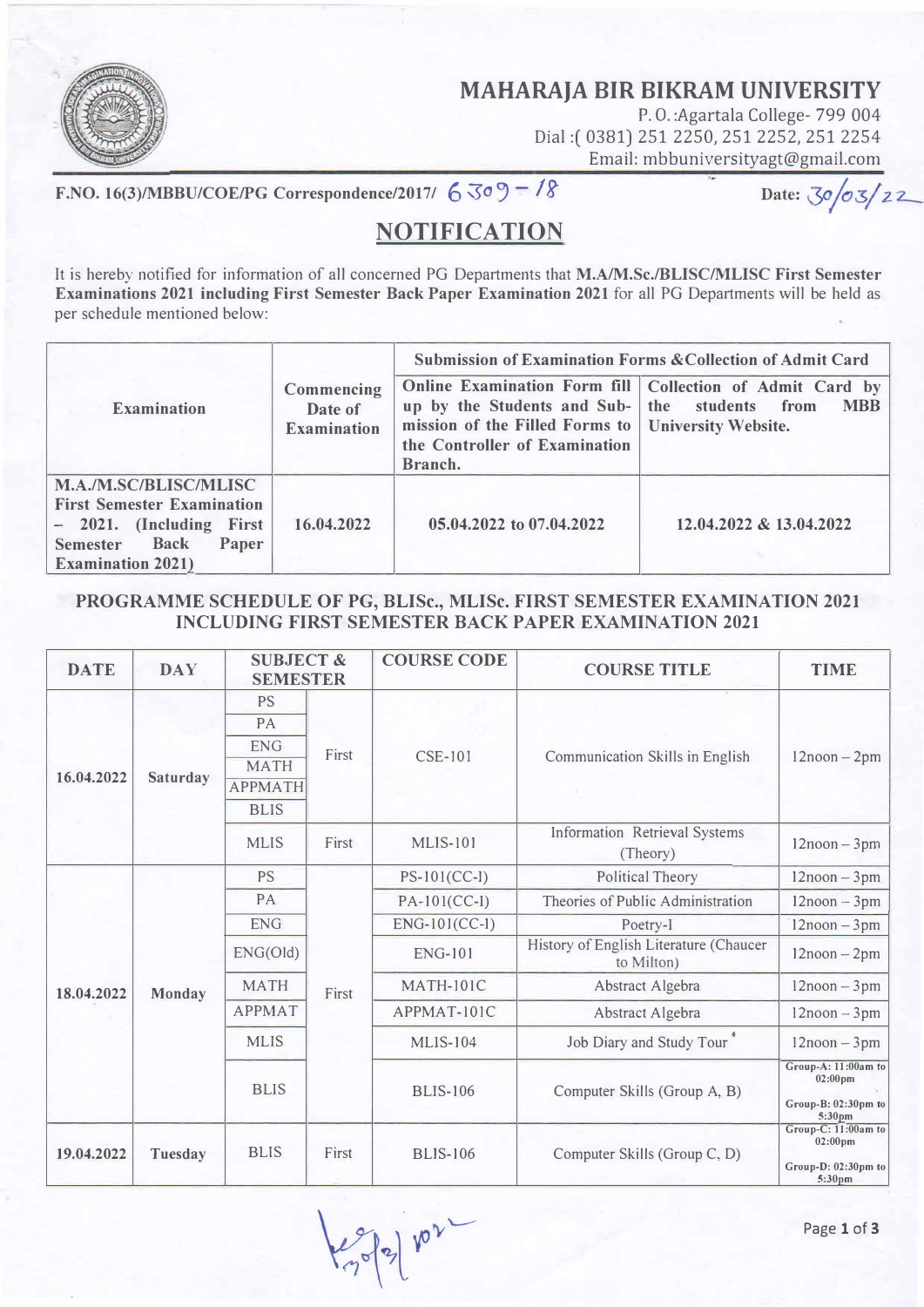| 20.04.2022 | Wednesday           | <b>PS</b>   | First                                                                                                                                                                                                             | PS-102(CC-II)           | Western Political Thought                                 | $12$ noon $-3$ pm                         |
|------------|---------------------|-------------|-------------------------------------------------------------------------------------------------------------------------------------------------------------------------------------------------------------------|-------------------------|-----------------------------------------------------------|-------------------------------------------|
|            |                     | PA          |                                                                                                                                                                                                                   | PA-102(CC-II)           | <b>Advanced Political Theories</b>                        | $12$ noon $-3$ pm                         |
|            |                     | <b>ENG</b>  |                                                                                                                                                                                                                   | ENG-102(CC-II)          | Drama-I                                                   | $12$ noon $-3$ pm                         |
|            |                     | ENG(Old)    |                                                                                                                                                                                                                   | <b>ENG-102</b>          | Poetry-I                                                  | $12$ noon $-2$ pm                         |
|            |                     | <b>MATH</b> |                                                                                                                                                                                                                   | <b>MATH-102C</b>        | Real Analysis and Measure Theory                          | $12$ noon $-3$ pm                         |
|            |                     | <b>MLIS</b> |                                                                                                                                                                                                                   | <b>MLIS-106</b>         | Computer Skill                                            | $12$ noon $-3$ pm                         |
|            | Monday<br>Wednesday | <b>BLIS</b> | <b>PS</b><br>PA<br><b>ENG</b><br>First<br><b>MATH</b><br><b>MLIS</b><br><b>BLIS</b><br><b>PS</b><br>PA<br><b>ENG</b><br>First<br><b>MATH</b><br><b>MLIS</b><br><b>BLIS</b><br><b>MATH</b><br>First<br><b>MLIS</b> | <b>BLIS-105</b>         | Project Work: Literature Survey and<br>Field Work         | $12$ noon $-3$ pm                         |
|            |                     |             |                                                                                                                                                                                                                   | $PS-I03(CC-III)$        | Indian Government and Politics                            | $12$ noon $-3$ pm                         |
|            |                     |             |                                                                                                                                                                                                                   | PA-103(CC-III)          | Indian Administration                                     | $12$ noon $-3$ pm                         |
|            |                     |             |                                                                                                                                                                                                                   | ENG-103(CC-III)         | Literary Theory and Criticism-I                           | $12$ noon $-3$ pm                         |
| 25.04.2022 |                     | ENG(Old)    |                                                                                                                                                                                                                   | <b>ENG-103</b>          | Drama-I                                                   | $12$ noon $-2$ pm                         |
|            |                     |             |                                                                                                                                                                                                                   | <b>MATH-103C</b>        | <b>Classical Mathematics</b>                              | $12$ noon $-3$ pm                         |
|            |                     |             |                                                                                                                                                                                                                   | <b>MLIS-103</b>         | Library Automation (Practical)                            | $12$ noon $-3$ pm                         |
|            |                     |             |                                                                                                                                                                                                                   | <b>BLIS-103</b>         | Knowledge Organization:<br>Classification (Theory)        | $12$ noon $-3$ pm                         |
|            |                     |             |                                                                                                                                                                                                                   | PS-105(DSE-I)           | Governance: Concepts, Theories and<br>Issues              | $12$ noon $-3$ pm                         |
|            |                     |             |                                                                                                                                                                                                                   | PA-105(DSE-I)           | Governance: Concepts, Theories and<br>Issues              | $12$ noon $-3$ pm                         |
|            |                     |             |                                                                                                                                                                                                                   | ENG-104(DSE-I)          | European Literature in Translation                        | $12$ noon $-3$ pm                         |
| 27.04.2022 |                     | ENG(Old)    |                                                                                                                                                                                                                   | <b>ENG-104</b>          | Literary Theory and Criticism-I                           | $12$ noon $-2$ pm                         |
|            |                     |             |                                                                                                                                                                                                                   | <b>MATH-104C</b>        | Ordinary and Partial Differential<br>Equations            | $12$ noon $-3$ pm                         |
|            |                     |             |                                                                                                                                                                                                                   | <b>MLIS-105</b>         | <b>Metrics Studies</b>                                    | $12$ noon $-3$ pm                         |
|            |                     |             |                                                                                                                                                                                                                   | <b>BLIS-104</b>         | Knowledge Organization:<br>Classification (Practical)     | $12$ noon $-3$ pm                         |
|            |                     |             |                                                                                                                                                                                                                   | MATH-105COE<br>(Theory) | Foundation Course of Advanced<br>Computer Skills (Theory) | $12$ noon $-3$ pm                         |
| 29.04.2022 | Friday              |             |                                                                                                                                                                                                                   | <b>MLIS-102</b>         | Library Automation (Theory)                               | $12$ noon $-3$ pm                         |
| 02.05.2022 | Monday              | <b>BLIS</b> | First                                                                                                                                                                                                             | <b>BLIS102</b>          | Library Management                                        | $12$ noon $-3$ pm                         |
|            |                     | <b>MATH</b> |                                                                                                                                                                                                                   | MATH-105COE             | Foundation Course of Advanced                             | Group-A: 11:00am to<br>$01:00$ pm         |
|            |                     |             |                                                                                                                                                                                                                   | (Practical)             | Computer Skills (Practical)                               | Group-B: 02:00pm to<br>4:00 <sub>pm</sub> |
|            |                     | <b>BLIS</b> |                                                                                                                                                                                                                   | <b>BLIS-101</b>         | Foundation of Library and Information<br>Science          | $12$ noon $-3$ pm                         |

\* For the Practical Examination of **'Foundation Course of Advanced Computer Skills (Practical)'** of M.Sc. m Mathematics Groups are divided as given below:

**Group-A:** Roll No. 2104MMA0010001 to 2004MMA0010018

**Group-B:** Roll No. 2104MMA0010019 to 2004MMA0010036

\*For the Practical Examination of **'Computer Skills (Practical)'** of 'Bachelor of Library & Information Science' Group are divided as given below:

**Group-A:**  2104BLI0010001 to 2104BLI001001 l

**Group-B:**  2104BLI0010012 to 2104BLI0010023

**Group-C:**  2104BLI0010024 to 2104BLJO0J0034

**Group-D:**  2104BLI0010035 to 2104BLI0010042

legals/2021